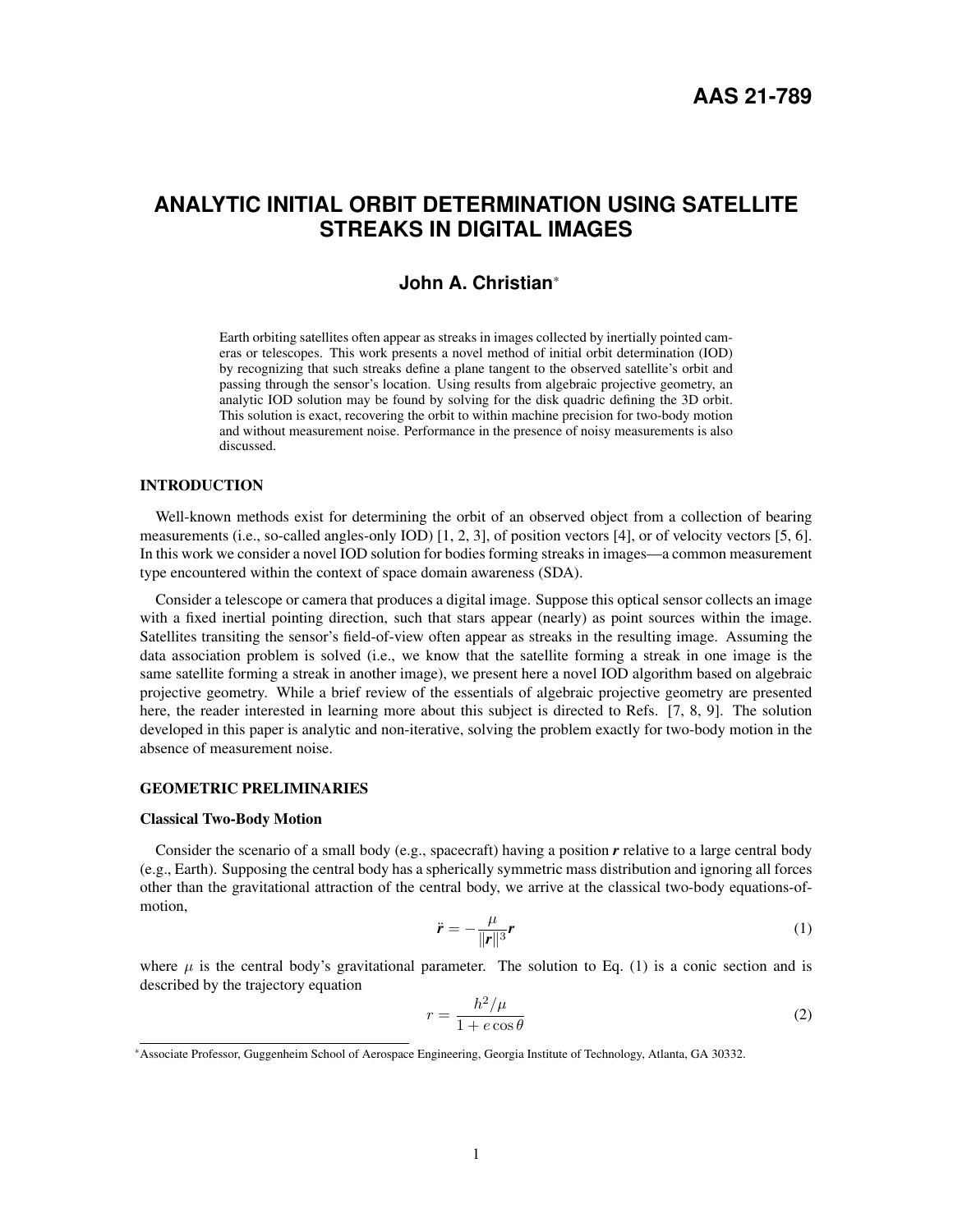where  $r = ||\mathbf{r}||$ ,  $h = ||\mathbf{h}||$  is the magnitude of the specific angular momentum, e is the orbit eccentricity, and  $\theta$  is the true anomaly. In the discussion that follows we will focus on closed (circular or elliptical) orbits, having  $0 \le e < 1$ .

The representation for the orbit conic in Eq. (2) describes the conic locus as expressed in the perifocal frame. Describing the full 3D orbit requires we also capture the orientation of the perifocal frame, which is accomplished using the set of orthonormal basis vectors  $\{p, q, w\}$ . Here, *p* is the unit vector in the direction of periapsis, *w* is the unit vector in the direction of the orbit angular momentum, and *q* completes the righthanded system.

We note that the classical expression of Eq. 2 is written in polar coordinates, which is not the most convenient representation of a conic section for projective geometry. Thus, we suggest an alternative representation of a two-body orbit that significantly simplifies the mathematics of geometric localization.

#### The Disk Quadric

The present study is interested in orbit determination with optical systems (e.g., cameras, telescopes). Thus, since the measurements are governed by projective geometry, it is often more convenient to operate in projective space  $\mathbb{P}^n$  than in Cartesian space  $\mathbb{R}^n$ .

A 3D conic (e.g., an orbit) represents a degenerate quadric surface. The locus of points along this 3D conic are most often defined as a conic section, specifically the intersection of a quadric cone (another degenerate quadric surface) and a plane (yet another degenerate quadric surface). Like the trajectory equation in Eq. (2) in conjunction with the perifocal basis  $\{p, q, w\}$ , this is a mathematically cumbersome way to work with 3D conics when dealing with projective geometry.

A more natural way to represent a 3D Keplerian orbit is with the quadric envelope for a 3D conic—usually referred to as the *disk quadric* [7, 9]. The disk quadric is described by a symmetric  $4 \times 4$  matrix  $\mathbf{Q}^*$  of rank three and arbitrary scale that defines all planes  $\pi$  that are tangent to the 3D conic. The duality of points and planes in  $\mathbb{P}^3$  shows us that

$$
\boldsymbol{\pi}^T \boldsymbol{Q}^* \boldsymbol{\pi} = 0 \tag{3}
$$

where  $\pi$  is a  $4 \times 1$  vector in  $\mathbb{P}^3$  describing a plane tangent to the orbit.

It is straightforward to compute  $Q^*$  for an elliptical orbit in terms of the perifocal basis vectors and classical orbital elements

$$
\mathbf{Q}^* \propto \begin{bmatrix} \mathbf{p}\mathbf{p}^T + \mathbf{q}\mathbf{q}^T & (c/b^2)\mathbf{p} \\ (c/b^2)\mathbf{p}^T & -1/b^2 \end{bmatrix} \tag{4}
$$

where  $c = ea$  is the distance of the focus form the ellipse center,  $b = a$  $1 - e^2$  is the ellipse semi-minor axis, and a is the ellipse semi-major axis. The proportional relationship in Eq. (4) captures the scale ambiguity of  $\mathbf{Q}^*$ . Letting  $\alpha = c/b^2$  and  $\beta = 1/b$ , this is the same as

$$
\mathbf{Q}^* \propto \begin{bmatrix} \mathbf{I} - \mathbf{w}\mathbf{w}^T & (c/b^2)\mathbf{p} \\ (c/b^2)\mathbf{p}^T & -1/b^2 \end{bmatrix} = \begin{bmatrix} \mathbf{I} - \mathbf{w}\mathbf{w}^T & \alpha\mathbf{p} \\ \alpha\mathbf{p}^T & -\beta^2 \end{bmatrix}
$$
(5)

To see the distinct advantages of this representation of a Keplerian orbit, we first review the geometry of projective cameras.

#### Projective Cameras and Digital Images

To understand how points (e.g., an unresolved satellite) project into a digital image, we must keep track of a few different coordinate systems. Suppose that a camera (or telescope) located at position  $s<sub>I</sub>$  observes an orbiting object located at position  $r<sub>I</sub>$ . The subscript I indicates that these quantities are expressed in an inertial frame (e.g., ICRF, TEME). Further suppose that the the camera frame C has an orientation relative to the inertial frame (passive interpretation of a rotation [10]) described by the attitude transformation matrix  $T_C^I$ , such that

$$
\boldsymbol{r}_C = \boldsymbol{T}_C^I \boldsymbol{r}_I \qquad \text{and} \qquad \boldsymbol{s}_C = \boldsymbol{T}_C^I \boldsymbol{s}_I \tag{6}
$$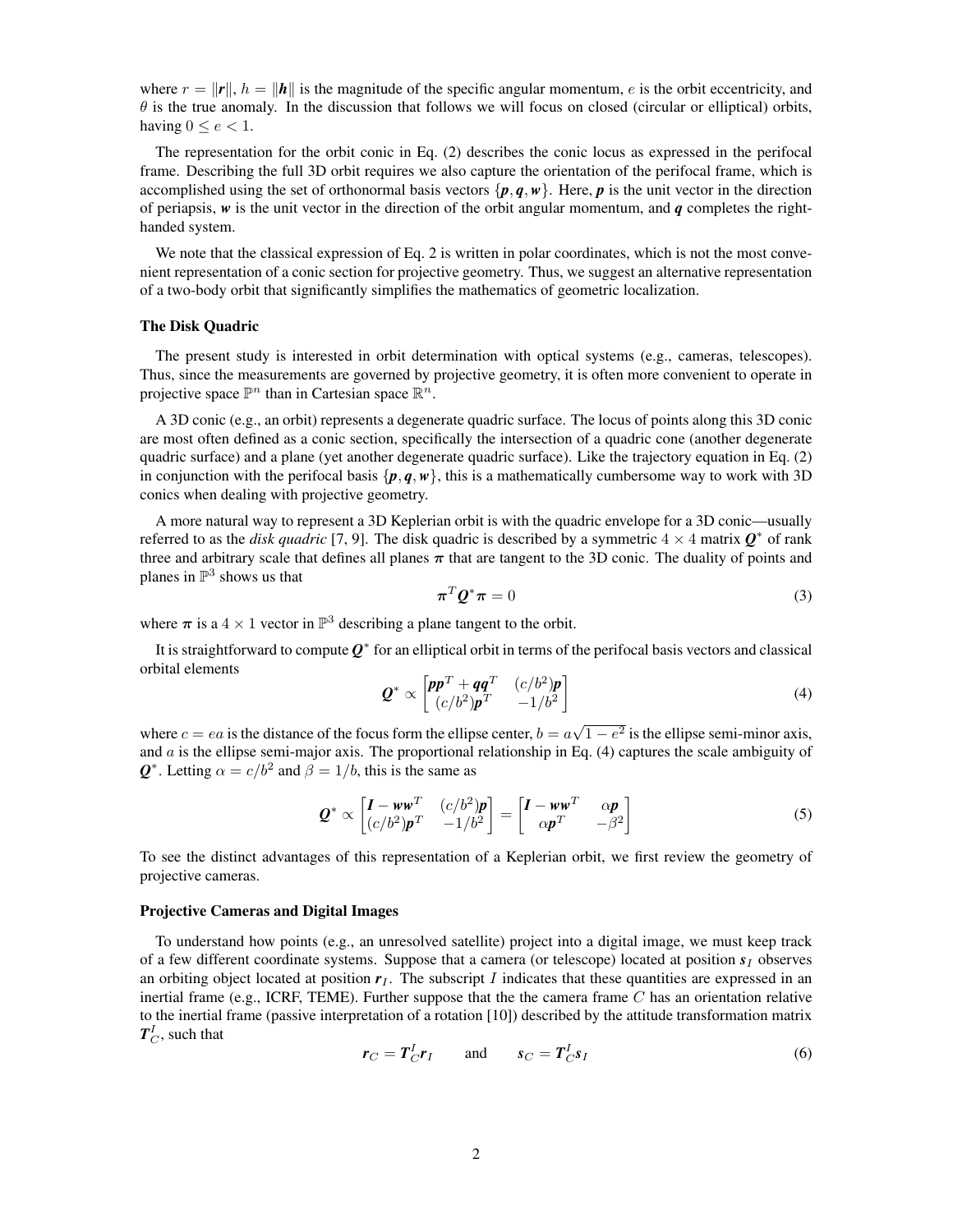If the observed satellite is unresolved, it will appear as a point in an image. To find the coordinates of this observed point on the focal plane  $[x_f, y_f]$  or on the image plane  $[x, y]$  we define the ray connecting the camera center to the observed object as a point in  $\mathbb{P}^2$  (i.e. a direction in 3D space),

$$
\begin{bmatrix} x_f \\ y_f \\ -f \end{bmatrix} \propto \begin{bmatrix} x \\ y \\ 1 \end{bmatrix} \propto r_C - s_C \tag{7}
$$

Explicit use of focal plane coordinates is inadvisable. It is generally easier to work entirely in the image plane, as discussed extensively in Ref. [9].

We see that the action of a projective camera viewing a 3D point is a mapping  $\mathbb{P}^3 \to \mathbb{P}^2$ . To make this mapping explicit, first define the observer and satellite locations as points in  $\mathbb{P}^3$  by use of homogeneous coordinates (subscripts omitted since this is true in any frame):

$$
\bar{r} = \begin{bmatrix} r \\ 1 \end{bmatrix} \quad \text{and} \quad \bar{s} = \begin{bmatrix} s \\ 1 \end{bmatrix} \tag{8}
$$

Then the projection onto the image plane is given by

$$
\bar{\mathbf{x}} = \begin{bmatrix} x \\ y \\ 1 \end{bmatrix} \propto \boldsymbol{P}\bar{\boldsymbol{r}}_I \tag{9}
$$

where  $P$  is the projection matrix

$$
P = T_C^I \begin{bmatrix} I & -s_C \end{bmatrix} \tag{10}
$$

The image plane points  $[x, y]$  may be converted to pixel coordinates  $[u, v]$  in a digital image using the camera calibration matrix. The camera calibration matrix  $K$  is given by [9, 11],

$$
\boldsymbol{K} = \begin{bmatrix} d_x & \alpha & u_p \\ 0 & d_y & v_p \\ 0 & 0 & 1 \end{bmatrix} \tag{11}
$$

and represents a simple affine transformation. An extensive discussion and development is provided in Ref. [9]. Here,  $d_x$  is the ratio of focal length to pixel pitch,  $\alpha$  is the focal plane array skewness, and  $[u_p, v_p]$  are the pixel coordinates of the principal point. The transformation is

$$
\bar{u} = K\bar{x} \propto K\bar{P}\bar{r}_I \qquad \text{or} \qquad \bar{x} = K^{-1}\bar{u} \tag{12}
$$

where  $\bar{u}^T = [u, v, 1]$ . The matrices *K* and  $K^{-1}$  are known for a calibrated camera, which is usually the case for orbit determination applications.

#### Two-Body Motion with Projective Geometry

We will now develop a few results related to the action of a projective camera on various quantities related to a 3D Keplerian orbit.

*Orbit Velocity in 3D using Plücker Matrices* The orbit velocity is tangent to the orbit conic and lies in the plane of the orbit. Since imaging using a camera or telescope follows projective geometry, it is instructive to work in projective space  $\mathbb{P}^3$  instead of  $\mathbb{R}^3$ . Therefore, we define the 3D line on which the velocity vector lies using a Plücker matrix.

The most straightforward way to form a Plücker matrix is as the join of two points  $\{a, b\} \in \mathbb{R}^3$ . We express these as points in  $\mathbb{P}^3$  as

$$
\bar{a} \propto \begin{bmatrix} a \\ 1 \end{bmatrix} \qquad \bar{b} \propto \begin{bmatrix} b \\ 1 \end{bmatrix} \tag{13}
$$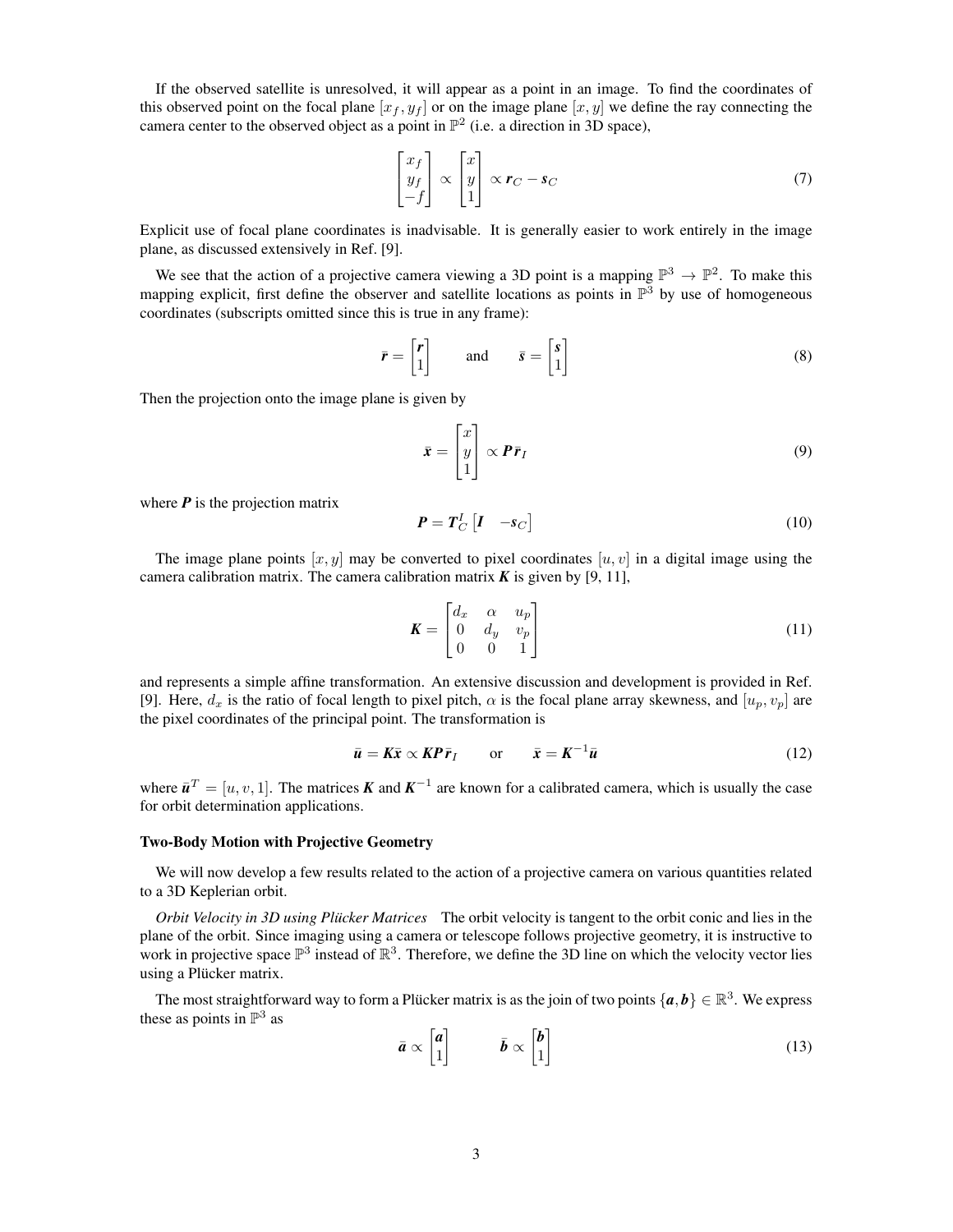such that the Plücker matrix is a  $4 \times 4$  skew-symmetric matrix of rank two

$$
L \propto \bar{a}\bar{b}^T - \bar{b}\bar{a}^T \tag{14}
$$

Therefore, we can construct the line long which the velocity vector lies by defining the points  $\bar{a}$  and  $\bar{b}$  as

$$
\bar{a}_I \propto \begin{bmatrix} r_I \\ 1 \end{bmatrix} \qquad \bar{b}_I \propto \begin{bmatrix} r_I + \alpha v_I \\ 1 \end{bmatrix} \tag{15}
$$

where  $\alpha \neq 0$  is an arbitrary scale factor. Substitution into Eq. (14) yields the  $4 \times 4$  skew-symmetric matrix

$$
L_I \propto \begin{bmatrix} [(\nu_I \times r_I) \times ] & -\nu_I \\ \nu_I^T & 0 \end{bmatrix}
$$
 (16)

Note that the arbitrary scale factor  $\alpha$  does not appear in the result.

Now, if  $L_I^*$  is the dual of the Plucker matrix [8], then we may compute the 3D plane formed by the join of the 3D line  $\hat{L}_I$  and a point  $\bar{s}_I \in \mathbb{P}^3$  as

$$
\pi_I \propto L_I^* \bar{s}_I \tag{17}
$$

Therefore, if  $L_I$  is the 3D line containing the velocity vector [e.g., computed via Eq. (16)] then  $\pi_I$  is a plane tangent to the orbit ellipse that also passes thorough the 3D point  $\bar{s}_I$ . It follows that  $\pi_I$  belongs to the quadric envelope described by *Q* ∗ ,

$$
\boldsymbol{\pi}_I = \boldsymbol{L}_I^* \bar{\boldsymbol{s}}_I \in \{\boldsymbol{\pi} | \boldsymbol{\pi}^T \boldsymbol{Q}^* \boldsymbol{\pi} = 0\}
$$
\n(18)

The projection of the 3D line  $L_I$  in an image is the 2D line  $\ell$  formed by the intersection of the plane  $\pi_I$ and the image plane. The location and orientation of the image plane is governed by the projection matrix *P* from Eq. (10) and is converted to pixel coordinates using the camera calibration matrix *K* from Eq. (11). The 2D line  $\ell$  in the image is computed directly as

$$
[\ell \times] \propto \mathbf{KPL}_I \mathbf{P}^T \mathbf{K}^T
$$
 (19)

where  $\ell$  is in units of pixels. An image point  $\bar{u}$  lies on this line when

$$
\bar{u}^T \ell = 0 \tag{20}
$$

*Projection of a Keplerian Orbit* Suppose we have an orbit described by the disk quadric  $Q$ <sup>\*</sup> from Eq. (4). The projection of the disk quadric into an image is a conic. We may analytically compute this pojection to find the conic envelope  $C^*$  in the digital image as

$$
C^* \propto KPQ^*P^T K^T \tag{21}
$$

The conic envelope defines the set of lines  $\ell$  tangent to the conic. From the duality of points and lines in  $\mathbb{P}^2$ , we know that

$$
\ell^T \mathcal{C}^* \ell = 0 \tag{22}
$$

Clearly, the line  $\ell$  defined here is the same as the line  $\ell$  computed in Eq. (19). Moreover, if the 2D image point  $\bar{u}$  is on an image conic and  $\ell$  is the tangent line at that point, then

$$
\bar{u} \propto C^* \ell \tag{23}
$$

#### INITIAL ORBIT DETERMINATION FROM STREAK OBSERVATIONS

Consider the case where the observer is stationary (or the spacecraft is moving much faster than the observer) or where the camera/telescope is pointed nearly along the observer's own veloicty vector. In such situations, the streak formed by a spacecraft in a digital image corresponds directly to the line formed by the projection of the velocity vector. Using the results introduced above, this allows for the direct recovery of the disk quadric *Q* ∗ from streak observations and, hence, a direct recovery of the observed satellite's orbit. The result is a novel initial orbit determination (IOD) routine for streak observations.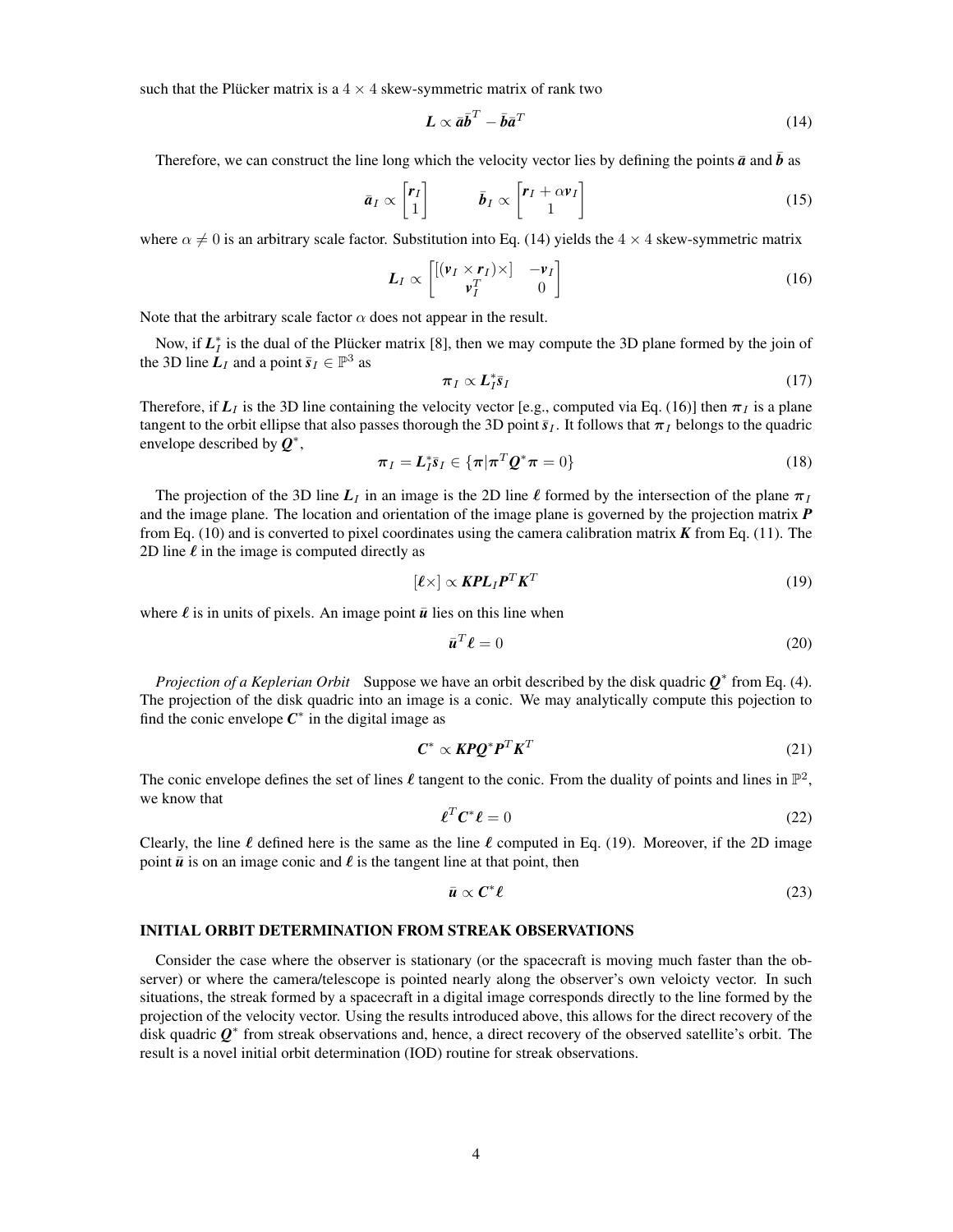#### Streak Localization in Digital Images

The first task is to localize the streak within a digital image. We do this with subpixel accuracy using the isolated streak localization procedure presented in Ref. [12]. With points belonging to the streak identified in pixel coordinates, we may fit a line to the streak points—we find this to be an excellent approximation for short exposure times.

Therefore, let the m points belonging to the streak be given by  ${\{\bar{u}_i\}}_{i=1}^m$ , where  ${\bar{u}_i}^T = [u_i, v_i, 1]$  is in homogeneous coordinates. Recall that an image point  $\bar{u}_i$  lies on the line  $\ell$  when the following constraint is satisfied:

$$
\bar{\boldsymbol{u}}_i^T \boldsymbol{\ell} = 0 \tag{24}
$$

where  $\ell$  is a 3  $\times$  1 vector of arbitrary scale. Thus, given a set of m points belonging to a straight-line streak, we may solve for  $\ell$  by solving the linear system

$$
\begin{bmatrix} \bar{\mathbf{u}}_1^T\\ \bar{\mathbf{u}}_2^T\\ \vdots\\ \bar{\mathbf{u}}_m^T \end{bmatrix} \boldsymbol{\ell} = \mathbf{0}_{m \times 1}
$$
 (25)

where it is clear that  $\ell$  has arbitrary scale. This is a null space problem with an easy solution found via the singular value decomposition (SVD).

# Unconstrained IOD from Streaks

Suppose we have  $n$  images containing streak observations of the same satellite. For each image we have the observed line  $\ell_j$ , and observed streak midpoint  $\bar{u}_j$ , the known projection matrix  $P_j$ , and the known camera calibration matrix  $K_i$ .

Begin by considering just the jth image. Recalling Eq.  $(23)$ , we can remove the unknown proportionality by taking the cross-product with the known streak midpoint  $\bar{u}_j$ ,

$$
\left[\bar{\boldsymbol{u}}_{j} \times \right] \bar{\boldsymbol{u}}_{j} = \left[\bar{\boldsymbol{u}}_{j} \times \right] \boldsymbol{C}_{j}^{*} \boldsymbol{\ell}_{j} = \boldsymbol{0}_{3 \times 1}
$$
\n(26)

where  $C_j^*$  describes the apparent conic envelope in the *j*th image. Now, substituting from Eq. (21)

$$
\left[\bar{u}_j \times\right] C_j^* \ell_j = \left[\bar{u}\right] j \times\left] K_j P_j Q^* P_j^T K_j^T \ell_j = 0_{3 \times 1} \tag{27}
$$

where we observe that the only unknown is the symmetric matrix  $Q^*$  and that our equation is linear in this unknown. We can rearrange this expression to better isolate the unknowns as

$$
\left[\bar{\boldsymbol{u}}_j \times\right] \left(\boldsymbol{\ell}_j^T \boldsymbol{K}_j \boldsymbol{P}_j \otimes \boldsymbol{K}_j \boldsymbol{P}_j\right) \text{vec}(\boldsymbol{Q}^*) = \boldsymbol{0}_{3 \times 1} \tag{28}
$$

where ⊗ is the Kronecker product and vec(·) is the vectorization operator. Recognizing that *Q* ∗ is symmetric we may define the  $16 \times 10$  duplication matrix *D* such that

$$
\text{vec}(\mathbf{Q}^*) = \mathbf{D}\xi \tag{29}
$$

where  $\xi$  is a 10 × 1 vector of the unique entries in  $Q^*$ . Therefore, we have

$$
\left[\bar{\boldsymbol{u}}_j \times\right] \left(\boldsymbol{\ell}_j^T \boldsymbol{K}_j \boldsymbol{P}_j \otimes \boldsymbol{K}_j \boldsymbol{P}_j\right) \boldsymbol{D} \boldsymbol{\xi} = \boldsymbol{0}_{3 \times 1} \tag{30}
$$

where the only unknown is  $\xi$ .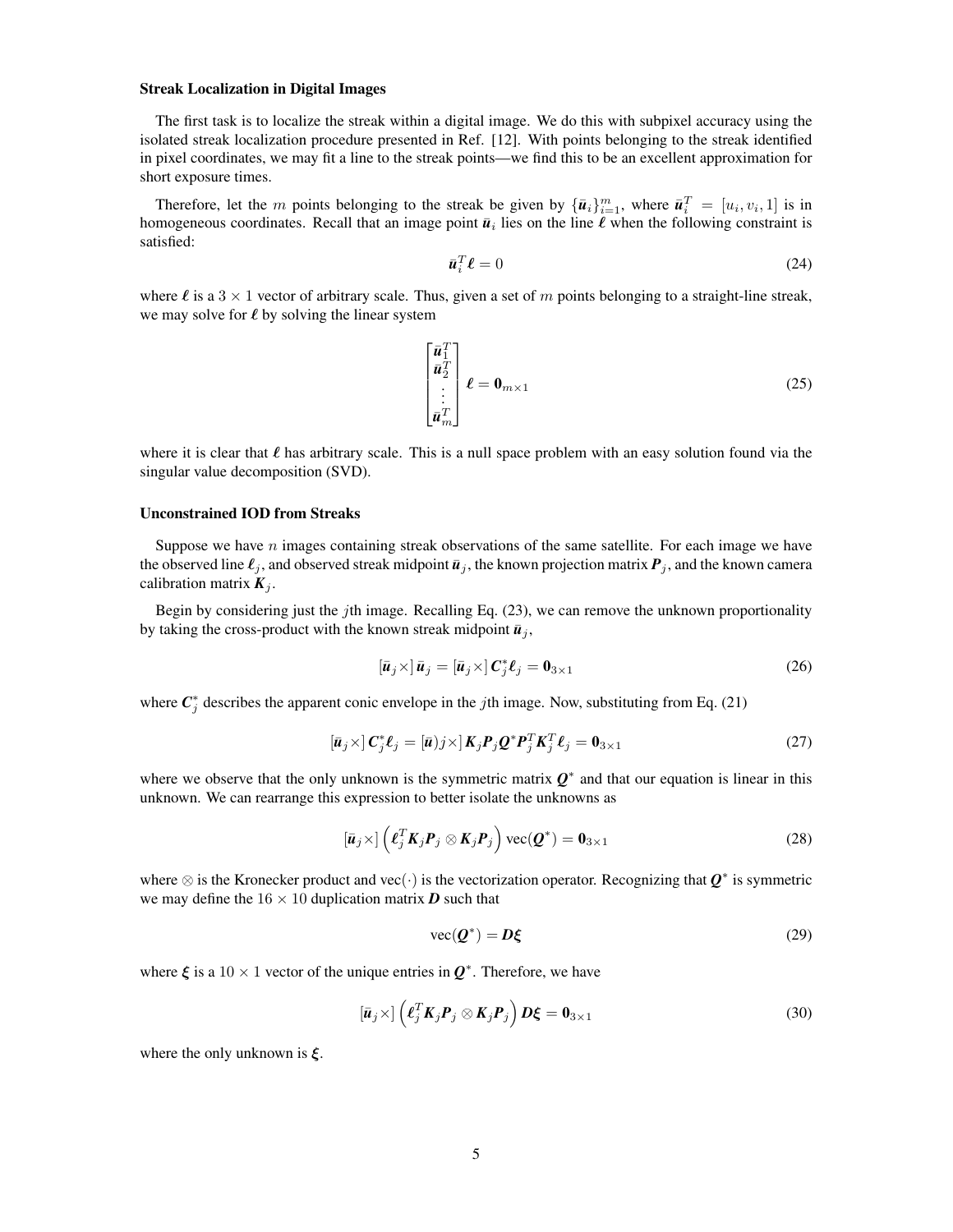If we now collect this result for all  $n$  images, each containing a streak formed by the same satellite, we may construct a linear system

$$
\begin{bmatrix}\n[\bar{u}_1 \times] \left( \ell_1^T K_1 P_1 \otimes K_1 P_1 \right) \\
[\bar{u}_2 \times] \left( \ell_2^T K_2 P_2 \otimes K_2 P_2 \right) \\
\vdots \\
[\bar{u}_n \times] \left( \ell_n^T K_n P_n \otimes K_n P_n \right)\n\end{bmatrix} D\xi = \mathbf{0}_{3n \times 1}
$$
\n(31)

which requires  $n \geq 5$  for a solution. It is possible to solve directly for  $\xi$  (and, thus,  $Q^*$ ) in the least squares sense using a SVD.

We note that the estimate of  $Q^*$  found in this way is not constrained to have the specific structure of Eq. (4). Applying such constraints reduces the number of required observations, but produces a non-convex quadratically constrained quadratic programming (QCQP) problem. We are presently working on various methods for solving this problem [e.g., Shor relaxation [13, 14]].

The task of recovering the standard conic parameters (e.g., semi-major axis, eccentricity, inclination) is straightforward once  $Q^*$  is known. Recovering  $p, q, c$ , and b [see Eq. (4)] is simple if we always scale our solution for  $\mathbf{Q}^*$  such that  $Q_{11}^* + Q_{22}^* + Q_{33}^* = 2$ . These can be converted into the classical orbital elements using whatever textbook relations the analyst prefers.

### NUMERICAL EXAMPLE

As an illustration, we will consider IOD using observations of a low-Earth orbit (LEO) satellite as seen from three separate ground stations. We consider a LEO orbit with a semi-major axis of  $a = 7420$  km, an eccentricity of  $e = 0.1$ , and an inclination of  $i = 60$  deg. The orbit is observed from ground stations located at latitudes of 30 deg, 45 deg, and -35 deg. If three streak observations are made during each pass, the observation geometry is similar to that shown in Fig. 1.

In the absence of measurement error or observer motion, the orbit is recovered to machine precision. Now, suppose the optical observations have a bearing error of 1 arcmin (1/60 deg) and an error in image streak orientation of 0.1 deg. A 5,000-run Monte Carlo analysis was performed to assess the orbit determination performance in such a scenario, both with and without observer motion. The orbit determination performance is summarized in Table 1.

The results of Table 1 make intuitive sense. First, we note that errors in the direction of *w* are significantly smaller than errors in the direction of **p**. That is, the orientation of the orbit plane is more observable that the direction to periapsis. This is a result of the measurements being tangent planes with the observer always being close to the orbit plane. It is also an artifact of the relatively low eccentricity.

We also observe that including the observer motion (which always is present in practice) reduces performance. This is because the streak is formed by the relative velocity between the observer and the satellite, and not just the satellite's velocity alone. Hence, the plane formed by the streak and observer location is not perfectly tangent to the orbit. Methods for mitigating this are a topic of ongoing research.

|  | Table 1. Orbit determination performance $(1\sigma)$ from a 5,000-run Monte Carlo simulation. |  |  |  |  |  |  |  |  |
|--|-----------------------------------------------------------------------------------------------|--|--|--|--|--|--|--|--|
|--|-----------------------------------------------------------------------------------------------|--|--|--|--|--|--|--|--|

| Orbit Parameter    | <b>Stationary Observer</b> | Moving Observer |
|--------------------|----------------------------|-----------------|
| Direction of $p$   | $0.6753$ deg               | $7.909$ deg     |
| Direction of $w$   | $0.0997$ deg               | $1.216$ deg     |
| Semi-major axis, a | 15.73 km                   | 217.66 km       |
| Eccentricity, e    | 0.0011                     | 0.0168          |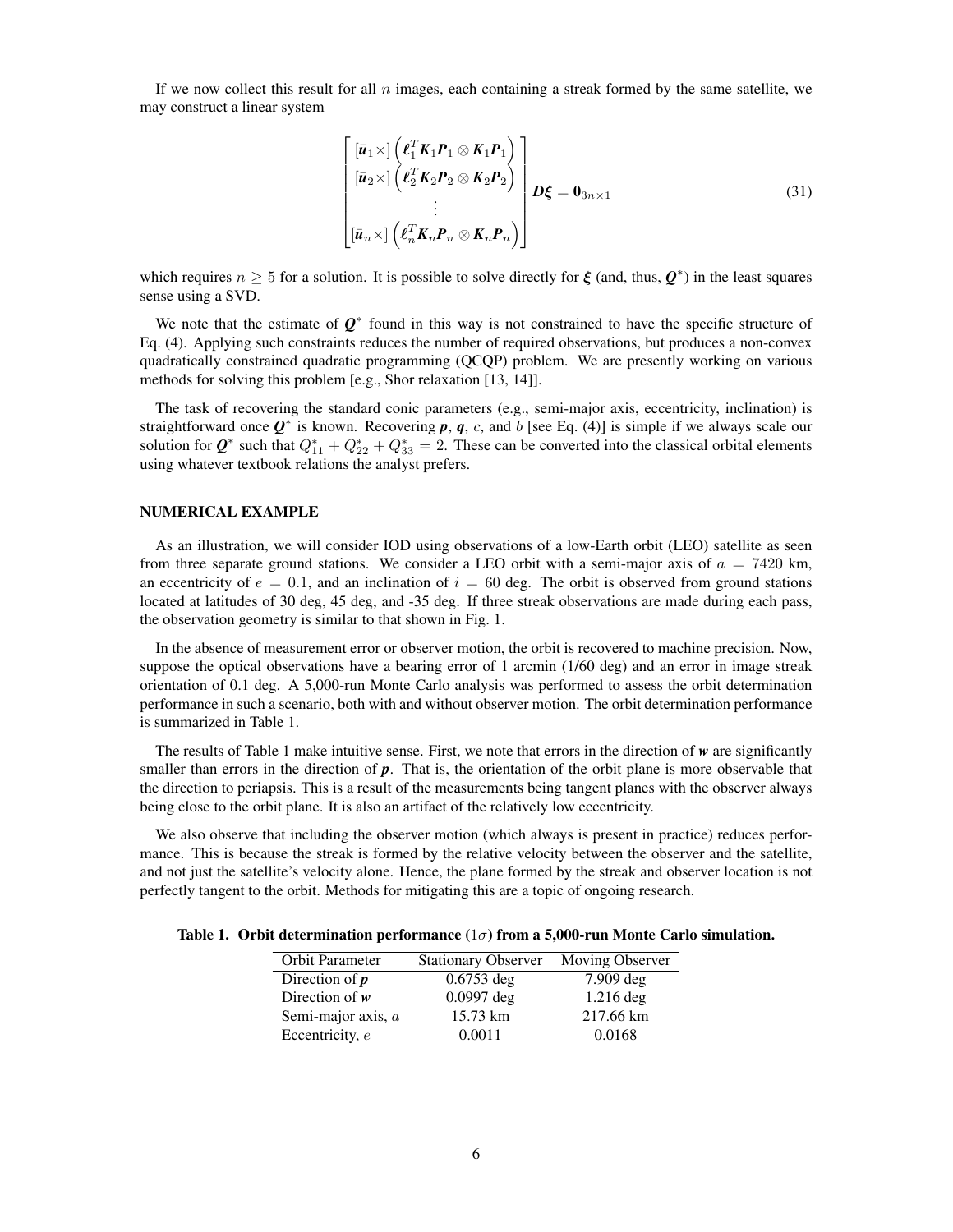

Figure 1. Illustration of 3D orbit (red) as viewed by stations on the Earth's surface. A total of nine observations are made, with the observer location shown in green and the spacecraft location shown by black dots.

#### **CONCLUSIONS**

This work provides some initial steps in the application of algebraic projective geometry to the problem of initial orbit determination (IOD) for an object obeying Keplerian motion. A number of useful relations are developed for the disk quadric describing the 3D orbit conic and for the Plüker matrix describing the line on which orbit velocity vectors lie. Analytic relations exist for projecting these constructs onto an image. The utility of this is illustrated with a novel streak-based IOD algorithm.

## REFERENCES

- [1] S. Laplace, "Mémoire sur la Détermination des Orbites des Comètes," *Mémoires de Mathématique et de Physique*, 1780, pp. 13–72.
- [2] C. F. Gauss, *Theoria Motus Corporum Coelestium in Sectionibus Conicis Solem Ambientum*. Hamburg: F. Perthes and I.H. Besser, 1809.
- [3] P. R. Escobal, *Methods of Orbit Determination*. Malabar, FL: Robert E. Krieger Publishing Company, 2nd ed., 1976.
- [4] J. Gibbs, "On the Determination of Elliptic Orbits from Three Complete Observations," *Memoirs of the National Academy of Sciences*, Vol. 4, No. 8, 1889, pp. 79–104.
- [5] C. L. Hollenberg and J. A. Christian, "Geometric Solutions for Problems in Velocity-Based Orbit Determination," *Journal of the Astronautical Sciences*, Vol. 67, 2019, pp. 188–224, 10.1007/s40295-019- 00170-7.
- [6] J. A. Christian, "StarNAV: Autonomous Optical Navigation of a Spacecraft by the Relativistic Perturbation of Starlight," *Sensors*, Vol. 19, No. 4064, 2019, 10.3390/s19194064.
- [7] J. G. Semple and G. T. Kneebone, *Algebraic Projective Geometry*. Oxford, UK: Oxford University Press, 1952.
- [8] R. Hartley and A. Zisserman, *Multiple View Geometry, 2nd Ed.* Cambridge, UK: Cambridge University Press, 2003.
- [9] J. A. Christian, "A Tutorial on Horizon-Based Optical Navigation and Attitude Determination with Space Imaging Systems," *IEEE Access*, 2021, pp. 19819–19853, 10.1109/ACCESS.2021.3051914.
- [10] R. Zanetti, "Rotations, Transformations, Left Quaternions, Right Quaternions?," *The Journal of the Astronautical Sciences*, Vol. 66, 2019, pp. 361–381, 10.1007/s40295-018-00151-2.